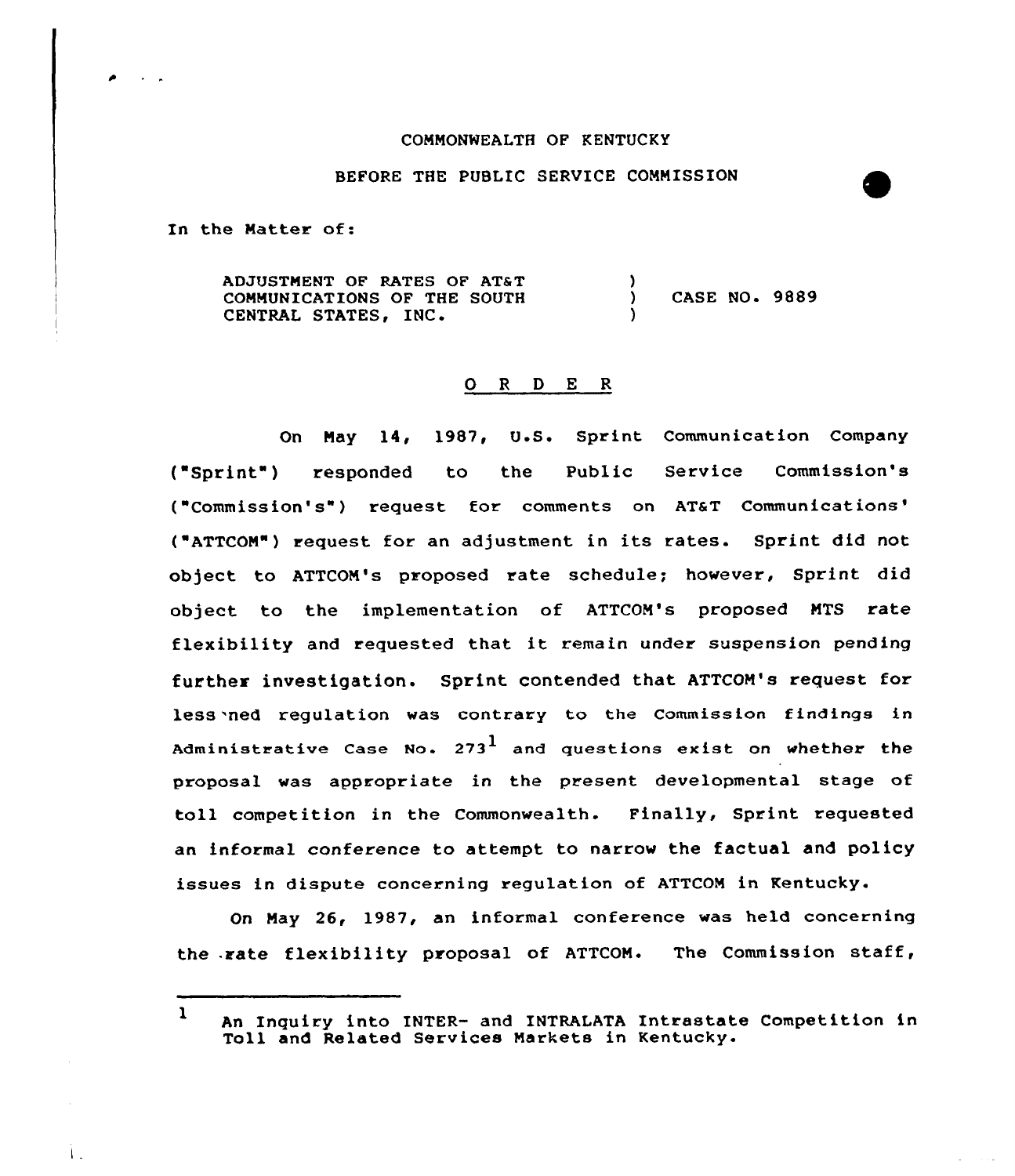Office of the Attorney General, Utility and Rate Intervention Division, Kentucky Long Distance Savers, MCI Telecommunications Corporation, and ATTCOM attended the conference. The parties were unable to agree on either the factual or the policy issues concerning implementation of ATTCOM's flexibility proposal. However, all parties requested the opportunity to file comments concerning the proposal in order, if possible, to avert public hearings into the matter. Therefore, the Commission will require all parties in the case to respond to the following issues on or before June 22, 1987.

 $\mathbf{r} = \left\{ \mathbf{r} \right\}$  ,  $\mathbf{r} = \mathbf{r}$ 

l. Does ATTCOM's proposed rate flexibility tariff conflict with the Commission's findings and Orders in Administrative Case  $No. 2737 (Explain).$ 

a. Xf yes, should the Commission open <sup>a</sup> new administrative case to determine if rate flexibility will harm or prevent the development of competition within the interexchange telephone markets'.

What information should be developed prior to the  $h<sub>1</sub>$ Commission opening a new administrative case2

c. Are there any limitations ox restrictions which could be incorporated into ATTCOM's proposed tariff which would permit it to comply with Administrative Case No. 273'?

2. In the event the Commission determines that ATTCOM's proposed rate flexibility tariff does not conflict with its Order in Administrative Case No. 273, respond to the following questions:

 $-2-$